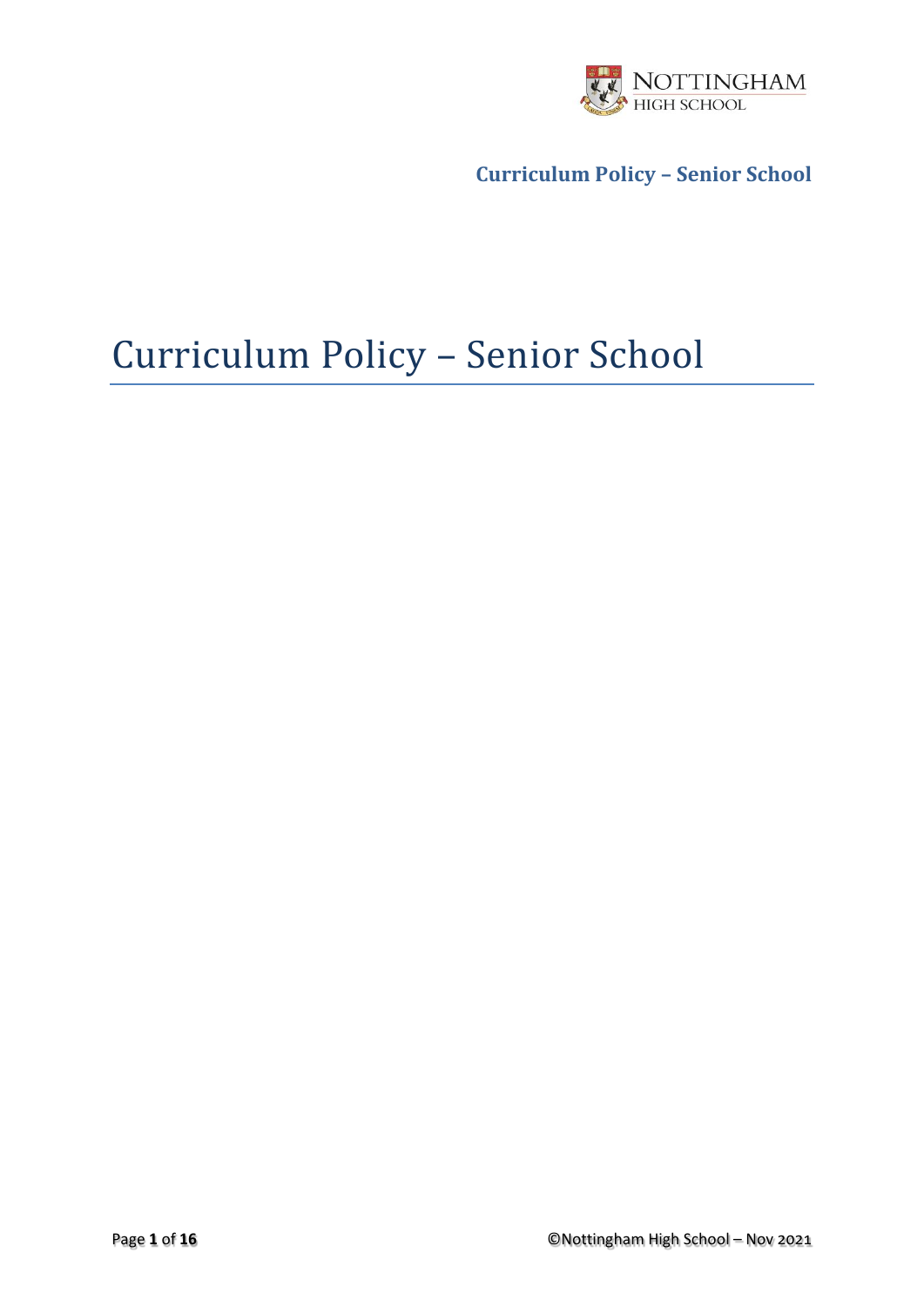

# **Contents**

| 1. |                                                                           |  |  |  |  |  |
|----|---------------------------------------------------------------------------|--|--|--|--|--|
|    |                                                                           |  |  |  |  |  |
| 2. |                                                                           |  |  |  |  |  |
| 3. |                                                                           |  |  |  |  |  |
|    |                                                                           |  |  |  |  |  |
|    |                                                                           |  |  |  |  |  |
|    |                                                                           |  |  |  |  |  |
|    |                                                                           |  |  |  |  |  |
|    |                                                                           |  |  |  |  |  |
| 4. |                                                                           |  |  |  |  |  |
|    |                                                                           |  |  |  |  |  |
| 5. |                                                                           |  |  |  |  |  |
|    | Subject teachers consider the following points when setting homework:  12 |  |  |  |  |  |
|    |                                                                           |  |  |  |  |  |
|    |                                                                           |  |  |  |  |  |
|    |                                                                           |  |  |  |  |  |
|    |                                                                           |  |  |  |  |  |
|    |                                                                           |  |  |  |  |  |
| 6. |                                                                           |  |  |  |  |  |
|    |                                                                           |  |  |  |  |  |
|    |                                                                           |  |  |  |  |  |
|    |                                                                           |  |  |  |  |  |
| 7. |                                                                           |  |  |  |  |  |
| 8. |                                                                           |  |  |  |  |  |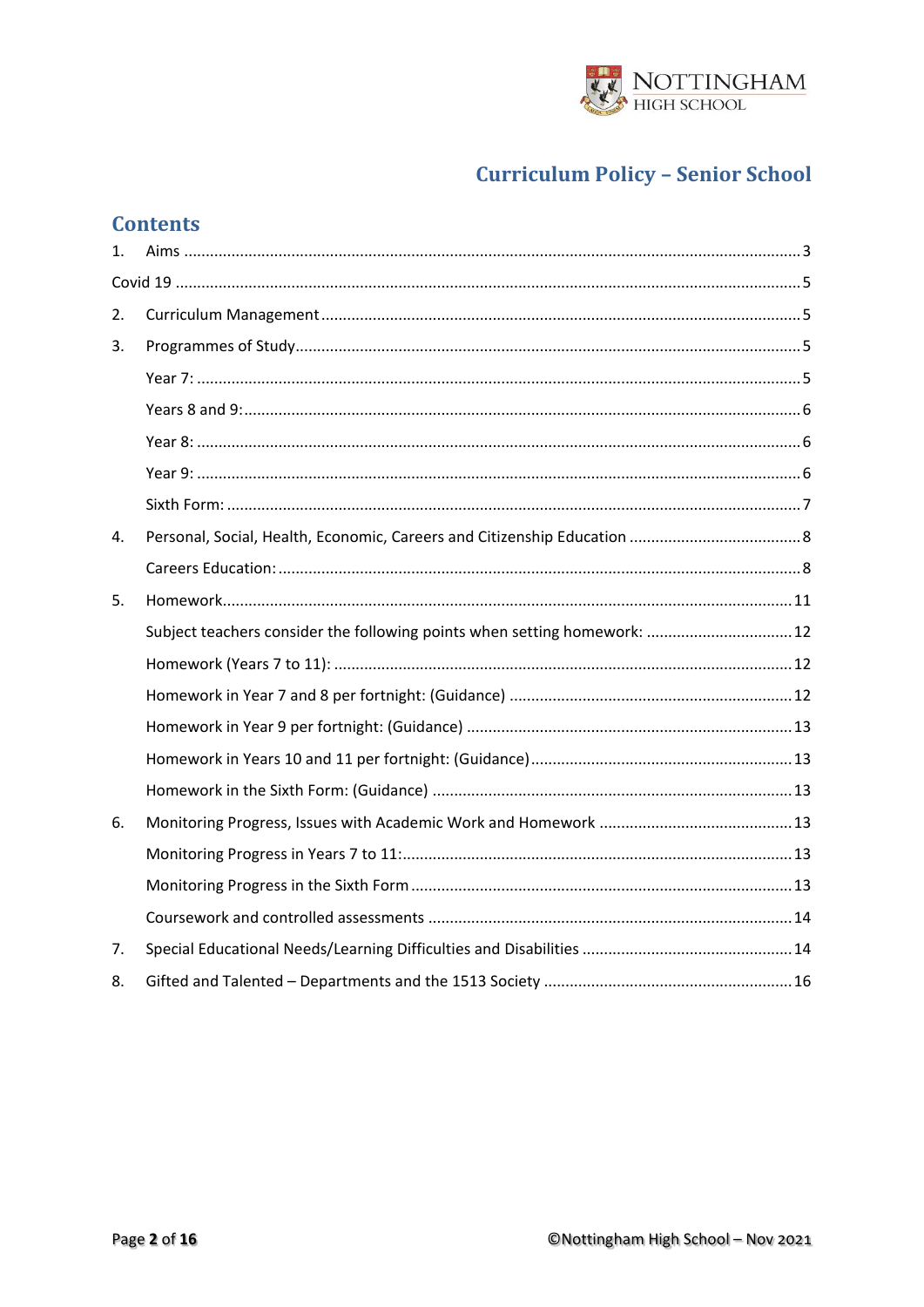

### <span id="page-2-0"></span>**1. Aims**

The curriculum provided by the School aims to offer a broad education to ensure that students leave Nottingham High School as well-educated citizens, aware of their social responsibilities and with an appreciation of the heritage, traditions and development of nature of the society that they are part of. It aims to balance the need to educate students to take their place in society. Specifically, the curriculum aims:

- a) To provide an all-round education and to give students the maximum opportunity to fulfil their individual academic potential.
- b) To provide for students' personal and social development through the GEP [PSHE] provision and through subject delivery.
- c) To ensure that all students acquire and develop academic skills and knowledge appropriate to their age, develop physical skills and develop aptitude in speaking and listening, literacy and numeracy.
	- Aesthetic and creative (including Art, Drama, DT and Music, and the Independent Year 10/EPQ project)
	- Human and Social (including Economics, Geography, History, Philosophy, Politics and Religious Studies, and the internal Year 10 project and EPQ as part of Independent Study)
	- Linguistic (including Classics, English and Modern Foreign Languages and World Languages as part of Independent Study)
	- Mathematical (not just Maths but across the Sciences, Computing and DT)
	- Physical (including PE and Games, and through an extensive Co-Curricular programme)
	- Scientific (Biology, Chemistry and Physics)
	- Technological (including Art and Design, Design Technology, Food and Nutrition and Computing and as part of the STEM project through Independent Study).
- d) To provide courses that are relevant to the needs of students, provide continuity and progression of learning, have intrinsic merit, are sufficiently flexible to allow for future modification and foster the ability to develop and communicate independent thought and ideas. The Curriculum aims to enable students to study a wide range of different subjects up to 16+ as the best possible foundation for Sixth Form study and, where possible, to select subjects they wish to study in the Sixth Form from those subjects they have already studied to 16+, with the addition of certain subjects not offered before.
- e) To reinforce the following features of the School: the vibrant atmosphere within the School as a whole, the support given to students inside and outside the classroom by highly qualified, committed and talented staff and the positive benefits of wide social access and diversity within the School community.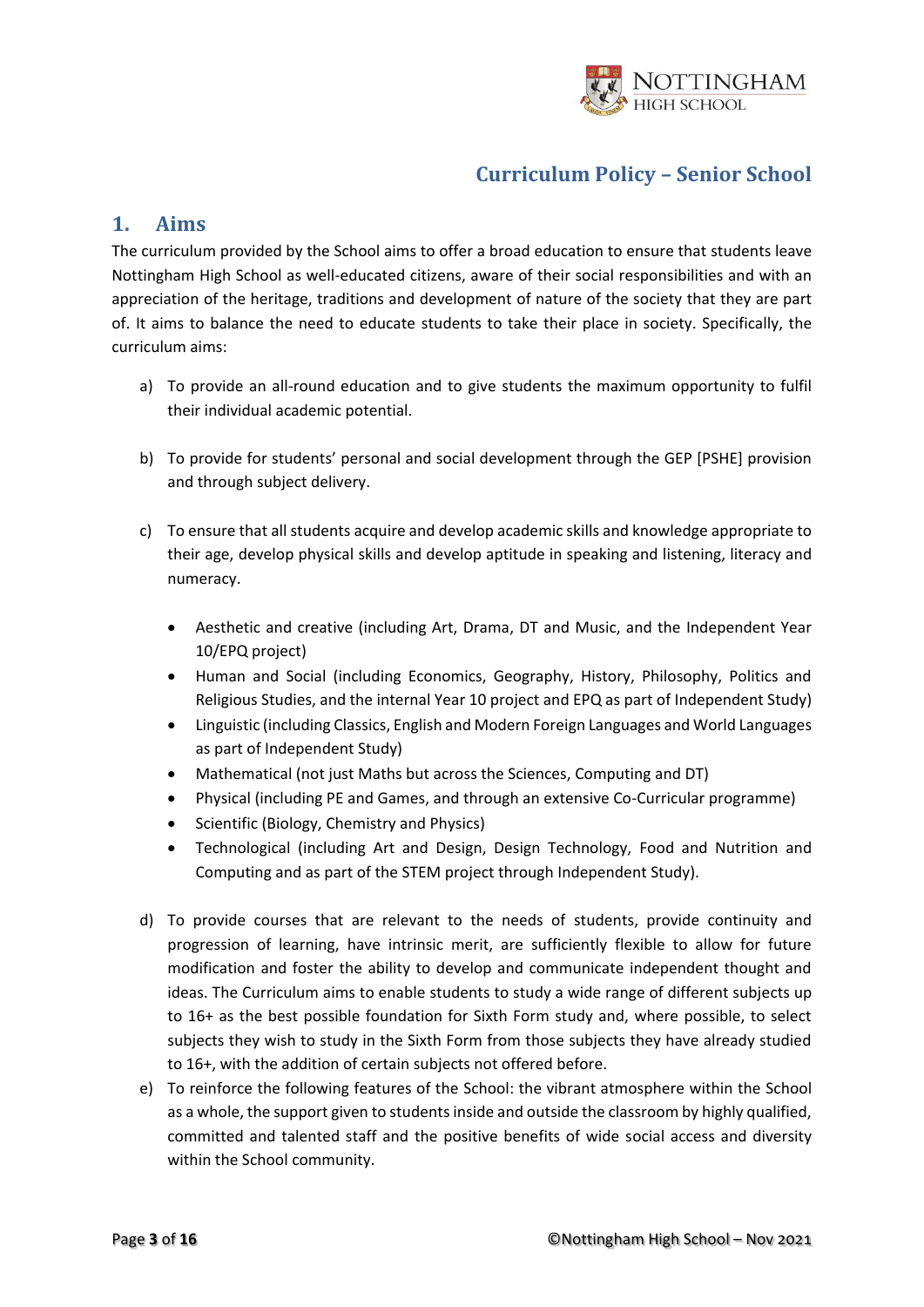

- f) To ensure that staff deliver a wide variety of topics without discriminating unlawfully. In doing this the school aims to ensure it maintains a culture of equality in which students protected characteristics do not experience unlawful discrimination.
	- In a teaching context we aim to ensure that the way we teach particular issues does not subject individual students to discrimination. Eg Teaching *Taming of the shrew* is not unlawful but should not become a vehicle for making derogatory generalisations about women.
	- A number of subjects are also diversifying more with the chosen topics they teach and the texts they use in line with the School's Diversity and Inclusion Policy
- g) Alongside the commitment to academic excellence, the curriculum should also help to: promote respect and tolerance for the individual and individuality, encourage the development of individual passions and enthusiasms (both curricular and co-curricular), develop the capacity for independent thinking and learning, develop the qualities of leadership, creativity, appropriate risk-taking and responsiveness in order that each student is prepared for the obligations, challenges and also the opportunities of adult life.

The curriculum does not undermine the fundamental British values of democracy, the rule of law, individual liberty, and mutual respect and tolerance of those with different faiths and beliefs. To support this statement the school curriculum and Schemes of Work include: -

- material in history lessons which promotes democracy and democratic political systems
- material that does not allow us to ignore English Civil or Criminal law and requirements of religious law cannot contravene this
- material in RS and other lessons that are designed to suggest to pupils that all religions are worthy of respect, including views of atheism/agnosticism. Teaching this does not conflict with fundamental British values. The school celebrates and embraces diverse topics such as 'Black History Month' and 'LGBTQ+ Month'.
- Texts chosen in English and other subjects reflect the diverse nature of our community

### Blended Learning

The school firmly believes that having the option to harness digital platforms in face-to-face lessons enhances our teaching provision, enabling staff to teach lessons which are increasingly personalised, differentiated and collaborative. At the same time, harnessing such platforms enables our students to develop independence and a sense of ownership of their work – attributes we constantly strive to foster as a school. In seeking to develop a culture of blended learning:

• All students in the school follow the BYOD policy and are encouraged to see digital devices as an extension of their current pencil case: they can use their devices in lessons as their normal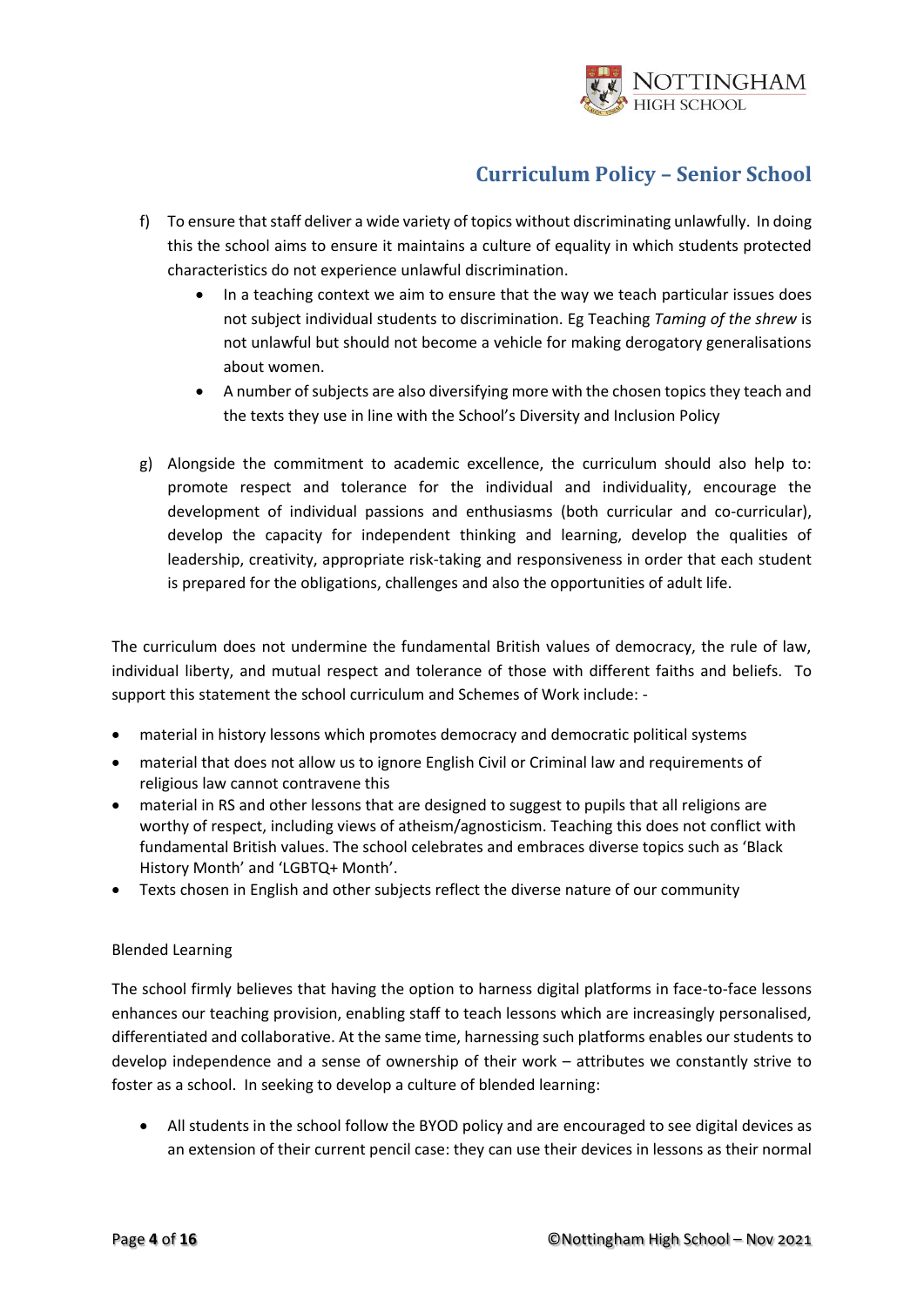

way of working, should they wish, unless there is a specific task that teachers feel does not require its use.

• Teachers will upload classwork materials and resources onto Google Classroom in preparation for each lesson, or at the start of a series of lessons.

From September 2021, students in all years are required to bring a device into school every day as part of our BYOD policy following a trial with Year 12 the previous year, and are responsible for ensuring that it is charged when they get to school. Their parents are also responsible for ensuring that it is ensured on their home insurance policy. The school has a small number of devices that are loaned out on a short-term basis for a number of reasons.

### <span id="page-4-0"></span>**Covid 19**

During this period of uncertainty, within this document any aspect of teaching may be delivered in school or in a remote format. Should the school revert to a mix of remote and in school learning or to a fully remote school then separate plans are in place for this that give guidance to staff, parents and students. Following confirmed cases of COVID-19 the School also has contingency plans in place to enable teaching to continue during any temporary whole-school closures due to local lockdowns. As per the DfE guidance. From Sept 2021 any student who is at home isolating due to Covid is able to access the lesson remotely through a 'Meet' if they are well enough to do so.

### <span id="page-4-1"></span>**2. Curriculum Management**

Curriculum content and delivery is led by the Deputy Head [Academic] with the Assistant Head [Teaching and Learning] and Assistant Head [Director of Studies]. The Academic Group, chaired by the Deputy Head [Academic], discusses current academic themes and may recommend items for discussion at Heads of Department meetings. Within this structure the responsibility of devising Schemes of Work and delivering the curriculum lies with the Heads of Department. Department Handbooks describe the emphasis in each year group and schemes of work guide the day-to-day work of colleagues. The work of Heads of Department is line managed by the Deputy Head [Academic], the Assistant Head [Teaching and Learning] and Assistant Head [Director of Studies].

# <span id="page-4-2"></span>**3. Programmes of Study**

### <span id="page-4-3"></span>**Year 7:**

The Year 7 curriculum includes seventeen subjects and provides a broad and balanced curriculum from the outset. In many subjects the emphasis is placed upon the development and honing of particular subject-specific skills. All students study: English, Mathematics, two MFL from French, German and Spanish, Geography, History, RS, Art, Drama, Music, Biology, Chemistry, Physics, Design Technology, ICT, Food and Nutrition, PE and Swimming, Games. All students follow both an Independent Study programme and the PSHE Programme.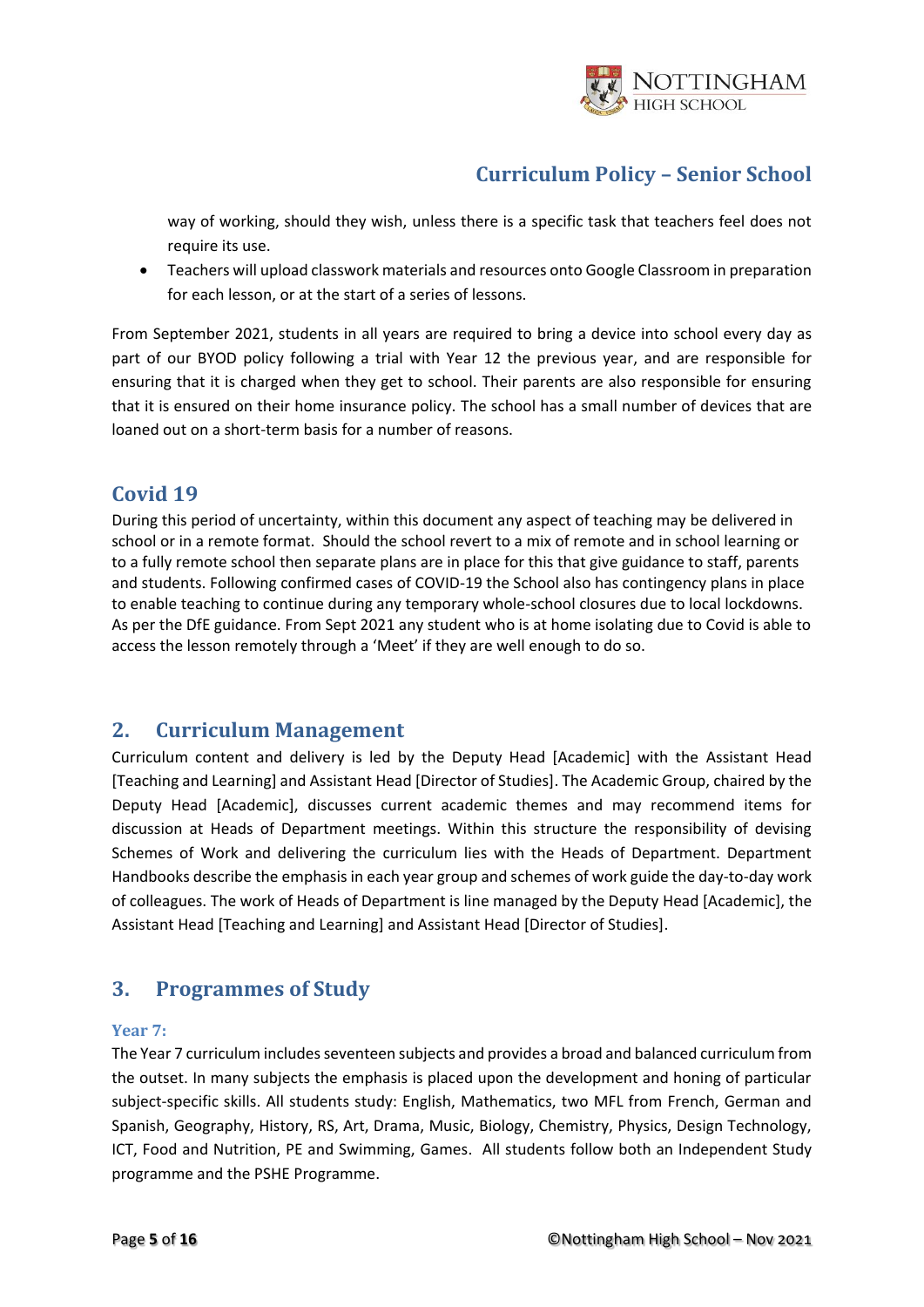

### <span id="page-5-0"></span>**Years 8 and 9:**

In Year 8 and Year 9 the curriculum aims to build a foundation for further academic study and also develop each subject's unique way of looking at the world, which students can then take forward into their adult life.

#### <span id="page-5-1"></span>**Year 8:**

All students study: English, Mathematics two MFL (same as Year 7) from French, German and Spanish, Geography, History, RS, Art, Drama, Food and Nutrition, Music, Biology, Chemistry, Physics, Design Technology, Computing. PE and Swimming, Games. All students follow both an Independent Study programme and the PSHE Programme

#### <span id="page-5-2"></span>**Year 9:**

All students study: English, Mathematics, Geography, History, RS, Biology, Chemistry, Physics, PE or Swimming, Games. In addition, all students choose any **four** options to include at least one from Art, Music, Drama, DT, Computing, Food and Nutrition, Latin, French, German or Spanish. All students follow both an Independent Study programme and the PSHE Programme.

### **Years 10 and 11:**

In Years 10 and 11 the Curriculum remains balanced with a substantial element of compulsory breadth. The Curriculum is designed to allow focus on subject areas, to reflect developing personal interest, whilst protecting against early specialisation and narrowing of future study and career options. It is possible that, by allowing choice, some students might not engage implicitly with aesthetic and creative options, although the increasing range of creative options and wide-ranging extra-curricular provision in these areas reduces the number of students not participating in this type of activity.

The vast majority of students study 10 GCSE subjects. Students' study includes English Language and English Literature, Mathematics, at least two sciences chosen from Biology, Chemistry and Physics, and at least one Modern Language chosen from French, German and Spanish. In addition, all students take a balanced programme of four options chosen from: Art, Drama, Food and Nutrition, Computing, Music, Geography, History, RS, French, German, Latin, Spanish, Biology, Chemistry, Physics, Design Technology and Computer Science. GCSE Ancient Greek is available as an off-curriculum option for students studying GCSE Latin. All students take Games and PE and Swimming. Some students complete a programme leading to an additional Maths qualification in Year 11, the OCR free standing Maths Qualification (FSMQ). All students undertake an Independent Study and PSHE Programme in Year 10.

In some cases, such as long-term absence, it is possible for a student not to follow the full subject programme in Year 11 to the end of the academic year or in Year 13 to the end of the academic year. Where arrangements can be made, and are in the best interests of students, the School will enter students for additional examinations which may be in courses studied outside of School. Where students wish to request to drop a subject, procedures are in place to respond to requests from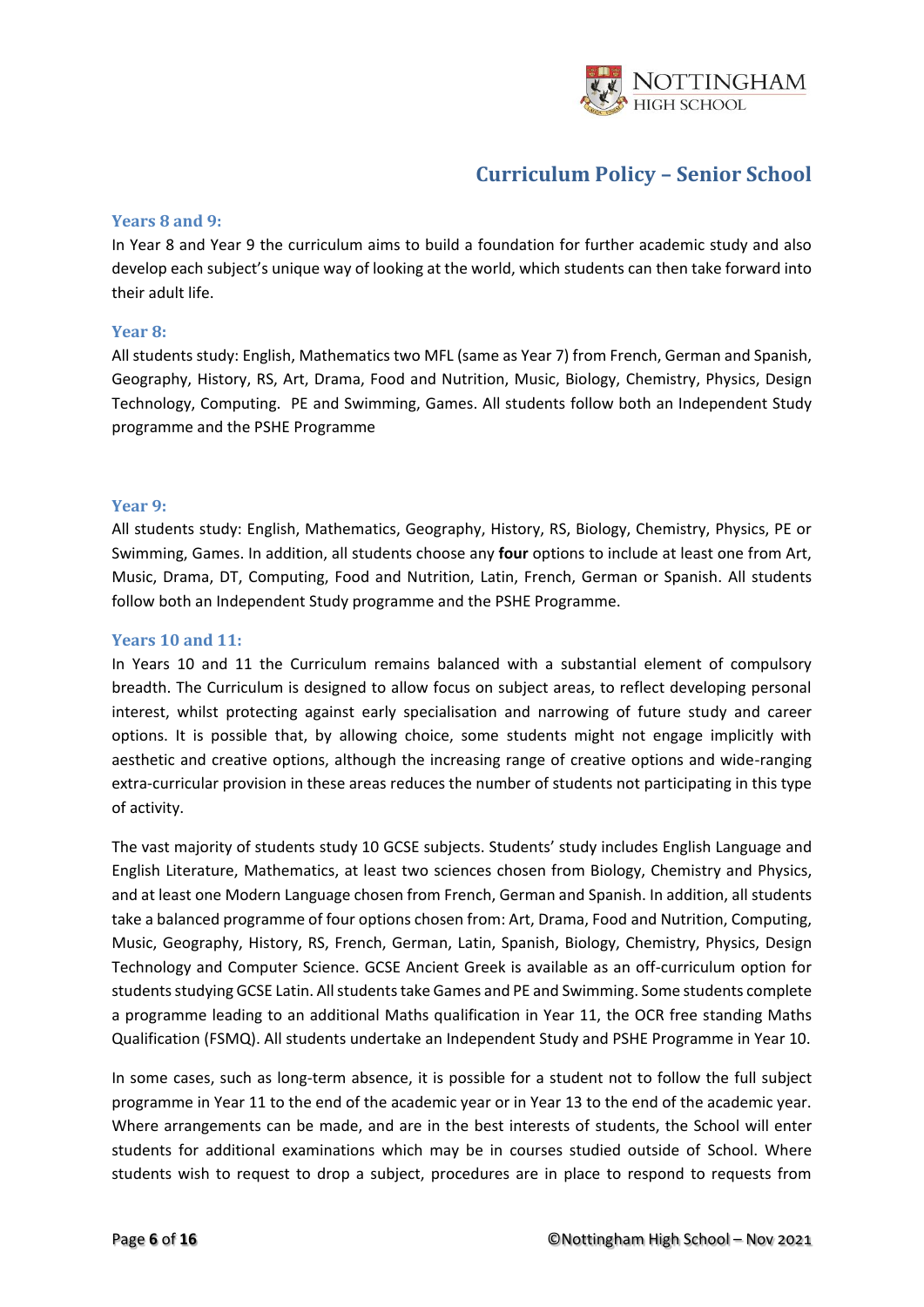

individual students or from individual Heads of Department. Where a request to drop a subject is made, the Assistant Head [individuals 7-10 or 11-13] or Assistant Head [Director of Studies] obtains reviews from subject teachers, Head of Department, Tutor, the Learning Support Co-ordinator if the student is on the SEND (Special Educational Needs and Disabilities]/LDD (Learning Difficulties and Disabilities) Register and the Head of Careers if there are any Higher Education or Career implications. Following consultation with the parents and the Tutor. The Assistant Head [individuals 7/10 or 11-13] sees the student concerned and discusses the whole picture. Once students have discontinued a subject, they do not continue to attend lessons for that course but may be given designated study periods in the library or other suitable locations.

Courses on offer up to the end of Year 11 lead to GCSE or IGCSE qualifications. The school maintains a record of the exam boards that each subject follows and this is available to parents.

### <span id="page-6-0"></span>**Sixth Form:**

The core Sixth Form Curriculum allows students to choose three subjects (plus Further Maths) in Year 12, leading to three subjects (four if the student studies Further Maths) at A2 level. The curriculum for students in the Sixth Form seeks to prepare them for the opportunities and experiences of higher education, the world of work and adult life.

There are no external AS exams (except Geography – taken in Year 13) taken in Year 12. Students study three full A-Levels ('A2s') in Year 13, and take part in a lecture/PSHE programme that occupies at least a further two hour long periods per fortnight. This leads to four full A-Levels for those who take A-Level Further Mathematics, and three full A-Levels for others.

The A-Level subjects currently available in the Sixth Form are: Art, Biology, Chemistry, Classical Civilisation, Design Technology, Economics, English Literature, English Language, French, Geography, German, History, Latin, Mathematics, Further Mathematics, Music, Music Technology, RS & Philosophy, Physics, Physical Education, Politics, Psychology, Spanish and Drama. Further Mathematics is available as an additional fourth A-Level for students who are suitably qualified. A-Level Ancient Greek may be available as an off-curriculum option for students of A-Level Latin. Students and staff are advised that current availability does not guarantee that the same pattern of courses will be available, and options are subject to change.

Year 12 students also have the option to undertake an Extended Project Qualification (EPQ) offtimetable in Year 12. The EPQ encourages students to develop independent study skills and a breadth in their A-Level study.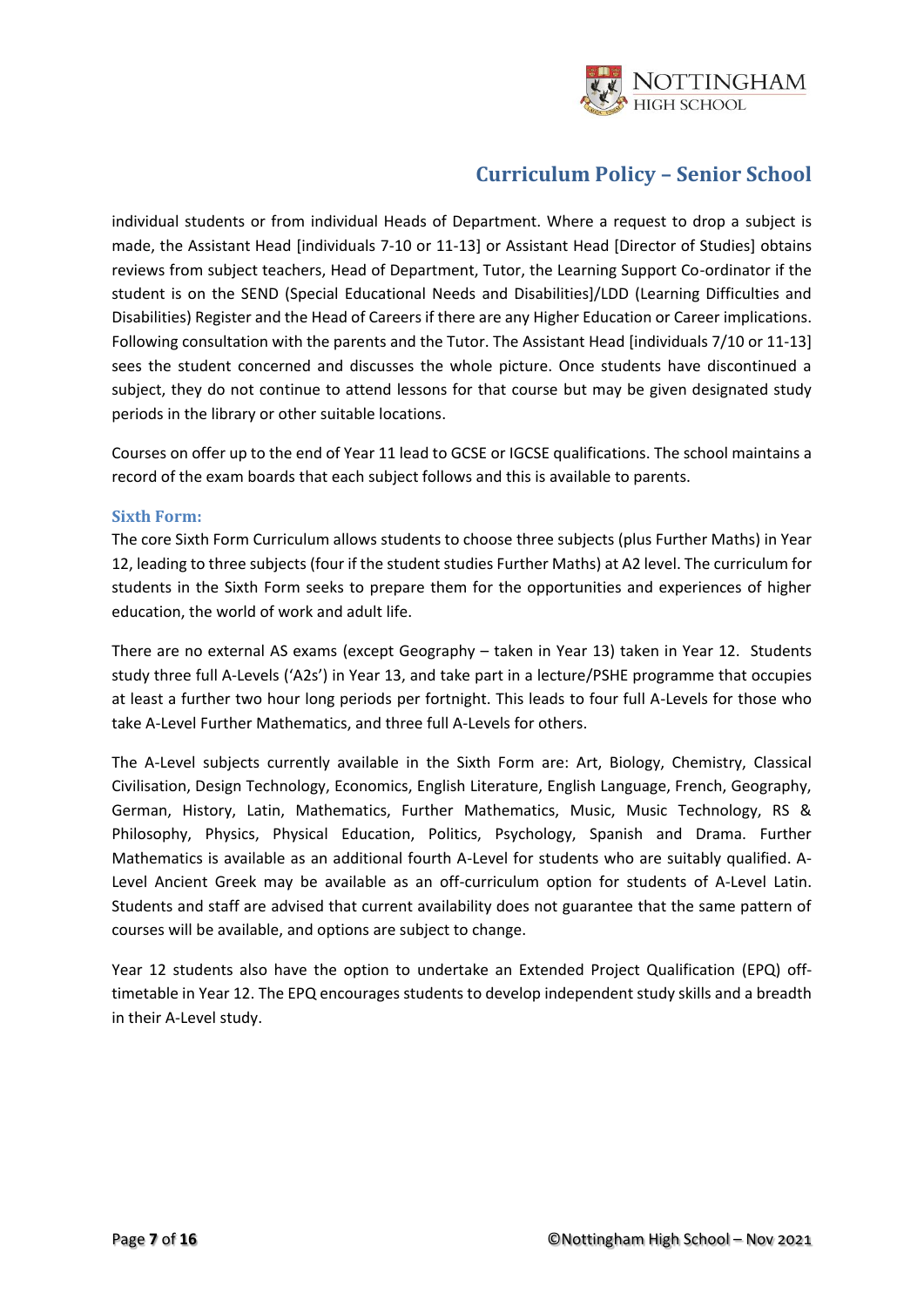

# <span id="page-7-0"></span>**4. Personal, Social, Health, Economic, Careers and Citizenship Education**

<span id="page-7-1"></span>The School is fully committed to providing a comprehensive programme of PSHE for all its students, which is appropriate to their age and needs. Responsibility for developing and implementing this programme rests with the Assistant Head [Individuals 7 - 10] and the PSHE Co-ordinator, working with Heads of Year. PSHE is delivered through a dedicated weekly lesson.

Topics within PSHE aid progression of key themes, as shown in the detailed scheme of work maps. Many of these skills are built on over different years where the topic dictates that it is more appropriate for layers of it to be taught at specific time period. A change in focus in each year group supports further engagement of students. Citizenship themes are developed within the curriculum across the school. In line with the promotion of British Values, students are encouraged to take an interest how such values apply to themselves through taught lessons and also a cross curricular approach which seeks to embed British values within all curriculum subjects. As active and global citizens, students are given the opportunity to take a role in the life of the School and to be prepared to take a role in wider society.

A variety of styles are used, including ICT, varied media and mixed lesson methods. If appropriate for gender related discussion; some topics are delivered to half-form groups. Lesson are delivered by form teachers of each year group. These members of staff have access to bespoke internal INSET provided by the School and are encouraged to access external INSET where they deem it necessary. Where session are delivered by external agencies we take care to ensure that any materials used are appropriate and in line with the School's legal duties regarding political impartiality.

Assessment forms an important part of RSHE. There are 4 key areas of assessment in PSHE; Book looks, End of unit quizzes, Observations and a review of lesson plans. These are completed by the Hoy, PSHE Co-ordinator and Assistant Head Individuals [7-10] with the results of each reviewed at the end of each academic year.

The school takes all PSHE seriously and has recently developed separate schemes on the topic of RSE, for which there is a separate policy.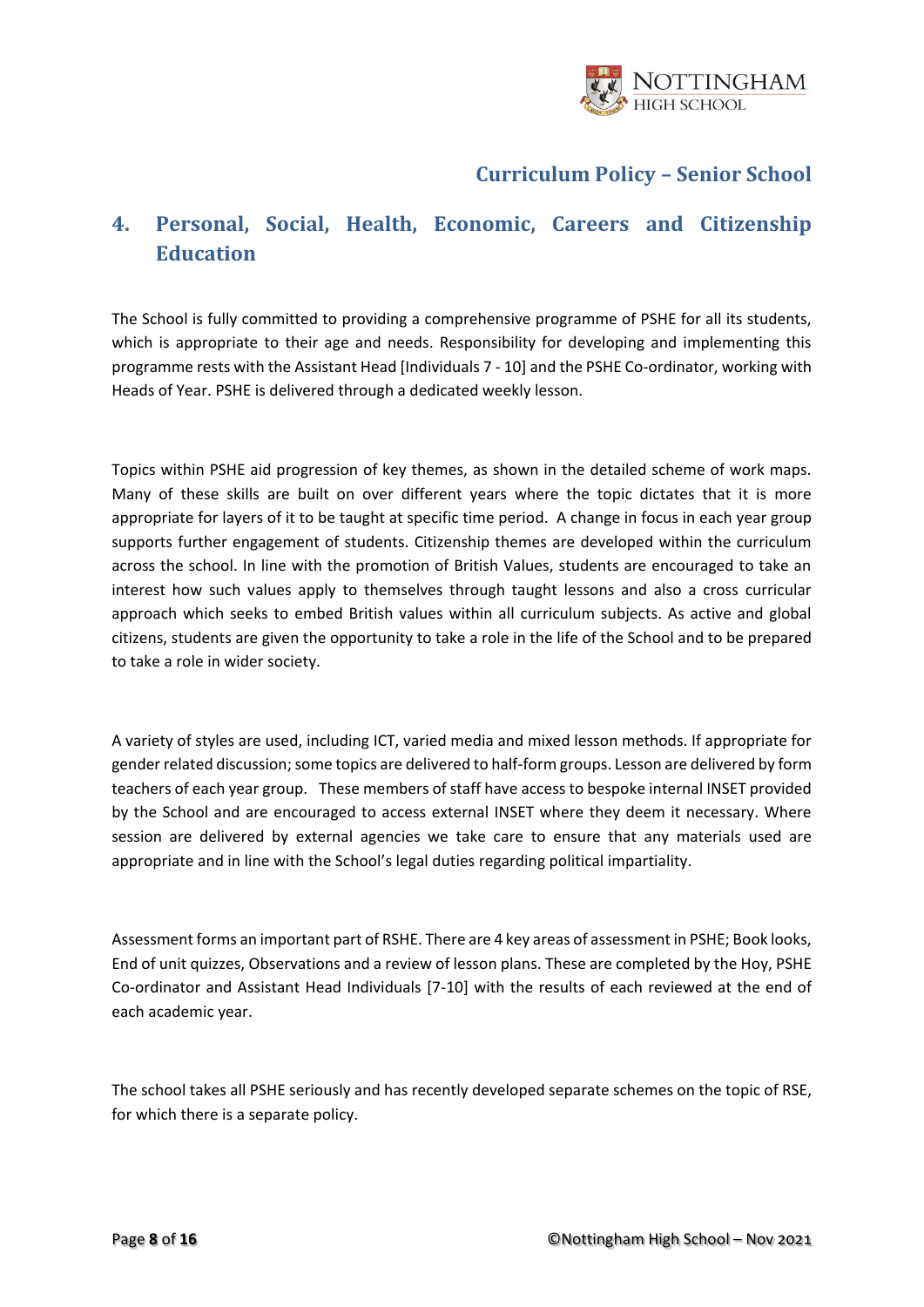

Skills (social, personal, presentation, debate) and topics (sex, relationships, mental health, environmental issues, law, drug awareness, sexual reproduction, healthy diet, safe use of ICT and cyber bullying) are also covered within other curriculum areas.

### **Careers Education:**

Advice is provided to support students in making decisions at key stages in their school career (GCSE options, AS/A2 options, university/college or career options). The Head of Careers takes the lead in all Years with support from HoY and the Deputy Head [Academic].

Students are encouraged to assess their own strengths, weaknesses and personal aims and to apply this understanding to their choices of higher education and future career. Individual guidance is provided by the Head of Careers, who gives independent advice, and with whom students have a oneto-one meeting. Students are encouraged to become well-informed and to explore as wide a range of options as possible to consider the implications of their decisions and the practicalities of achieving their objectives. The values of the student are key, and consultations focus on the agenda being set by the student.

The Morrisby platform is used from year 8 upwards, enabling students to more easily target their own research. At the end of Year 10 students complete an extended psychometric profile which further helps with post-16 decision making. Careers activities are recorded in the students' accounts so that progress can be easily tracked and tailored support provided. Activities are also logged against Gatsby Benchmarks to aid reporting.

Through the Head of Careers and the Individuals Team [Senior Tutors and Tutors], additional bespoke advice is given to students and, where relevant, their parents in respect of the following: GCSE courses, AS/A Level courses, university/college courses and career options.

The Programme of Careers Education is as follows:

| Year 8 | Autumn | Students create accounts with Morrisby and research possible<br>careers of interest prior to making choices about GCSE subjects.                                                                                                                  |
|--------|--------|---------------------------------------------------------------------------------------------------------------------------------------------------------------------------------------------------------------------------------------------------|
| Year 9 | Autumn | Students are given support to consider possible GCSE options.<br>External careers advisors are available for parents and students at<br>parents' evening. Students continue to use Morrisby to help<br>research the implications of GCSE options. |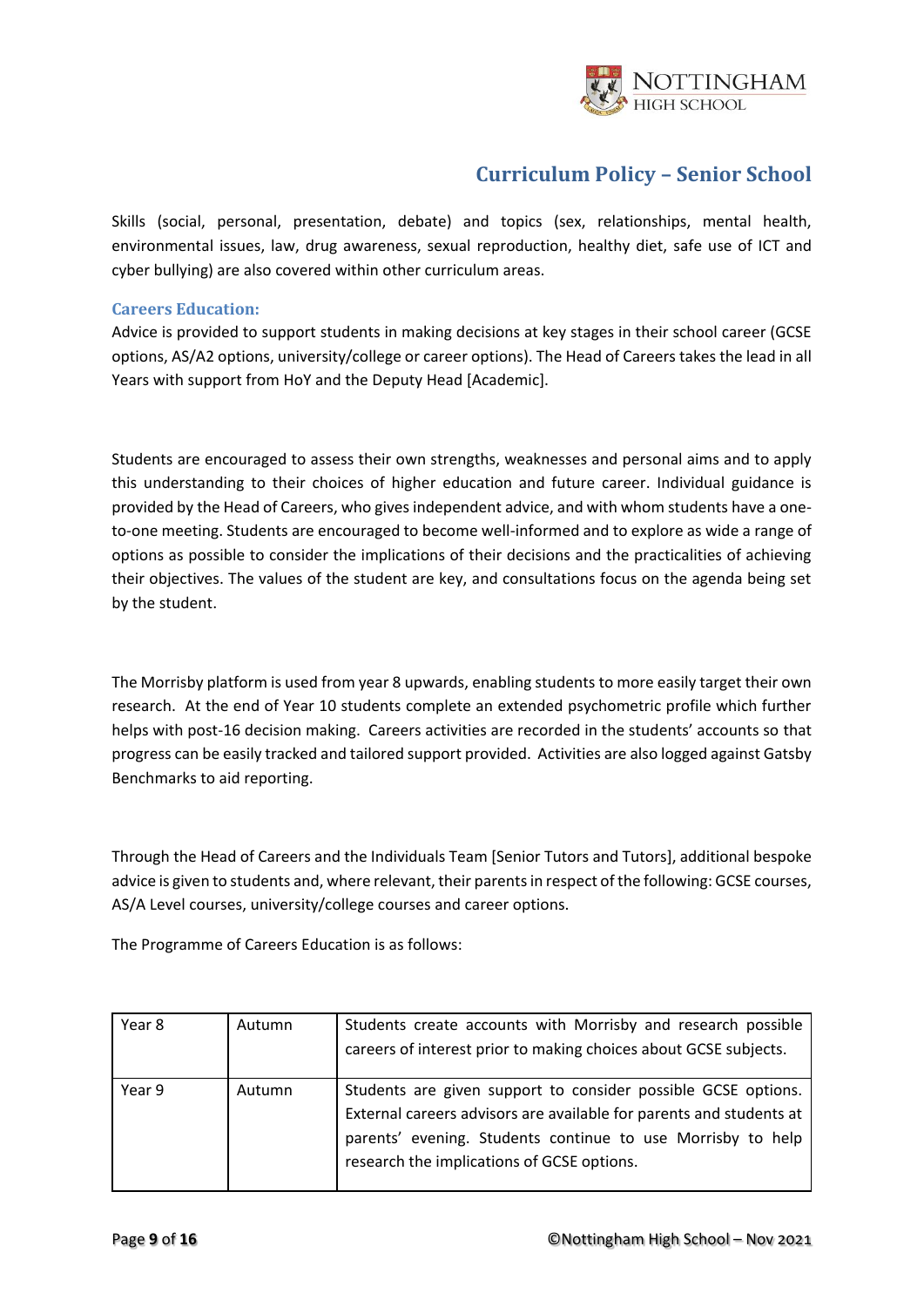

|         | Spring | Questionnaires are completed [with parents] about possible<br>options.                                                                                                                                                                                                                                                                                                                                           |
|---------|--------|------------------------------------------------------------------------------------------------------------------------------------------------------------------------------------------------------------------------------------------------------------------------------------------------------------------------------------------------------------------------------------------------------------------|
| Year 10 | Summer | Students are profiled using on-line psychometric tests. These<br>generate an individual profile which the student shares with<br>parents and tutors.                                                                                                                                                                                                                                                             |
|         | Summer | Off-timetable week including a day's work experience and<br>Business Dynamics Conference activities day                                                                                                                                                                                                                                                                                                          |
| Year 11 |        | Students are given support to consider possible AS and A2 options.<br>A questionnaire is completed by all students. Students meet one-<br>to-one with the Head of Careers to discuss their Morrisby report<br>and A-level thoughts. Notes from these meetings are shared with<br>tutors to support decision making.<br>The Head of Careers is available to meet with parents and students<br>at parents evening. |
|         |        | To introduce different careers and opportunities, Careers Evenings<br>are organised with external speakers to introduce the world of<br>work and career paths.                                                                                                                                                                                                                                                   |
| Year 12 | Autumn | Students new to the school are given the opportunity to be<br>profiled using on-line psychometric tests with follow up one to one<br>guidance interviews conducted by the Head of Careers.<br>Students attend talks on apprenticeships and gap<br>year<br>opportunities.<br>Briefing on relevant work experience.                                                                                                |
|         | Spring | Individual guidance is provided through optional interviews with<br>the Head of Careers. Briefings for students considering medical<br>and Oxbridge applications are provided. General guidance on<br>organisation of relevant work experience placements is provided.                                                                                                                                           |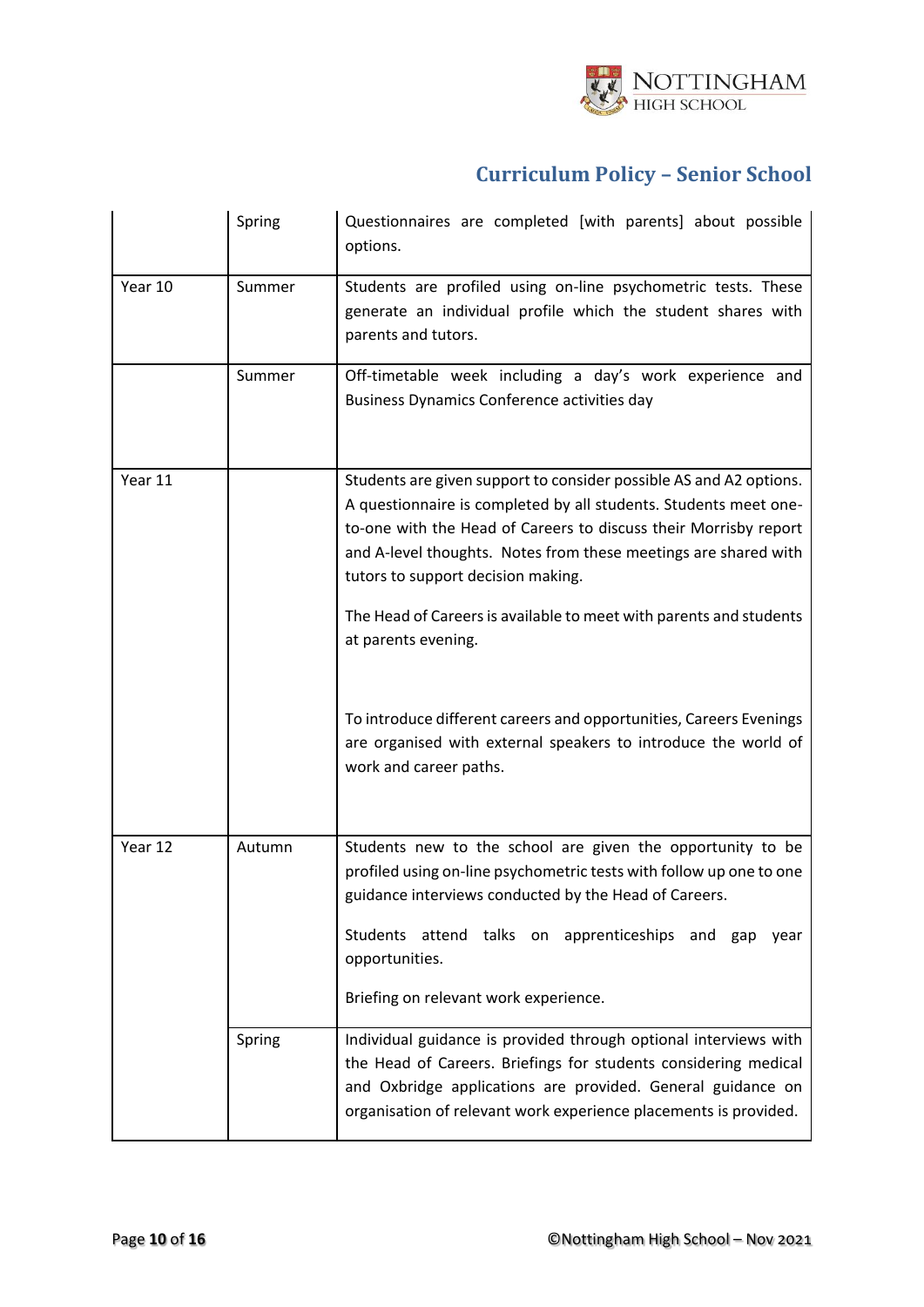

|         | Summer | Students are given support and advice to consider possible<br>university courses. Parents' information evening also takes place.                                           |
|---------|--------|----------------------------------------------------------------------------------------------------------------------------------------------------------------------------|
| Year 13 |        | Optional meetings with Head of Careers on university entrance<br>and careers beyond school.<br>Students given mock interviews in preparation for university<br>interviews. |

### <span id="page-10-0"></span>**5. Homework**

Purposeful and challenging homework is used to help raise academic achievement. By reinforcing work undertaken in the classroom, a sense of responsibility, student ownership of learning and development of skills for more independent learning are developed. Teaching staff set regular homework, check that it has been done and assess it critically to direct students towards making further progress. Homework encourages parental interest and involvement in supporting learning although assignments should always be student work. Students are responsible for completing set homework on time and to the standard of achievement expected, for them, by their subject teacher. Staff will set all homework on Google Classroom.

Subject teachers set a designated amount of homework in accordance with the current school homework schedule, offering appropriate guidance on how to tackle work and ensuring that students understand the standard of achievement expected. Students must have more than three days to complete homework (which can be handed in using different formats – paper/ electronic), encouraging them to plan their time independently. They aim to ensure time between completion of work and feedback, providing guidance to improve learning. Subject teachers keep a record of the homework (as does Google Classroom), its standard and the date of completion and apply appropriate sanctions if any homework is not completed and inform the Tutor of non-completion by an electronic 'ticket'. Heads of Department offer guidance on the nature of tasks to be set to different year groups and monitor on a regular basis the amount, quality and standard of homework set by members of their department. They encourage the sharing of good practice within the department related to homework.

Tutors monitor the homework set and completed by individual students and encourage the use of Google Classroom (To do) as a homework organiser on a weekly basis. In the Sixth Form, the Assistant Head (Individuals 11-13) and Senior Tutors help students to review their homework (also set Google Classroom). The Academic Team monitor the amount of homework set within a year group and communicate the School's homework policy to students in the year group. They encourage students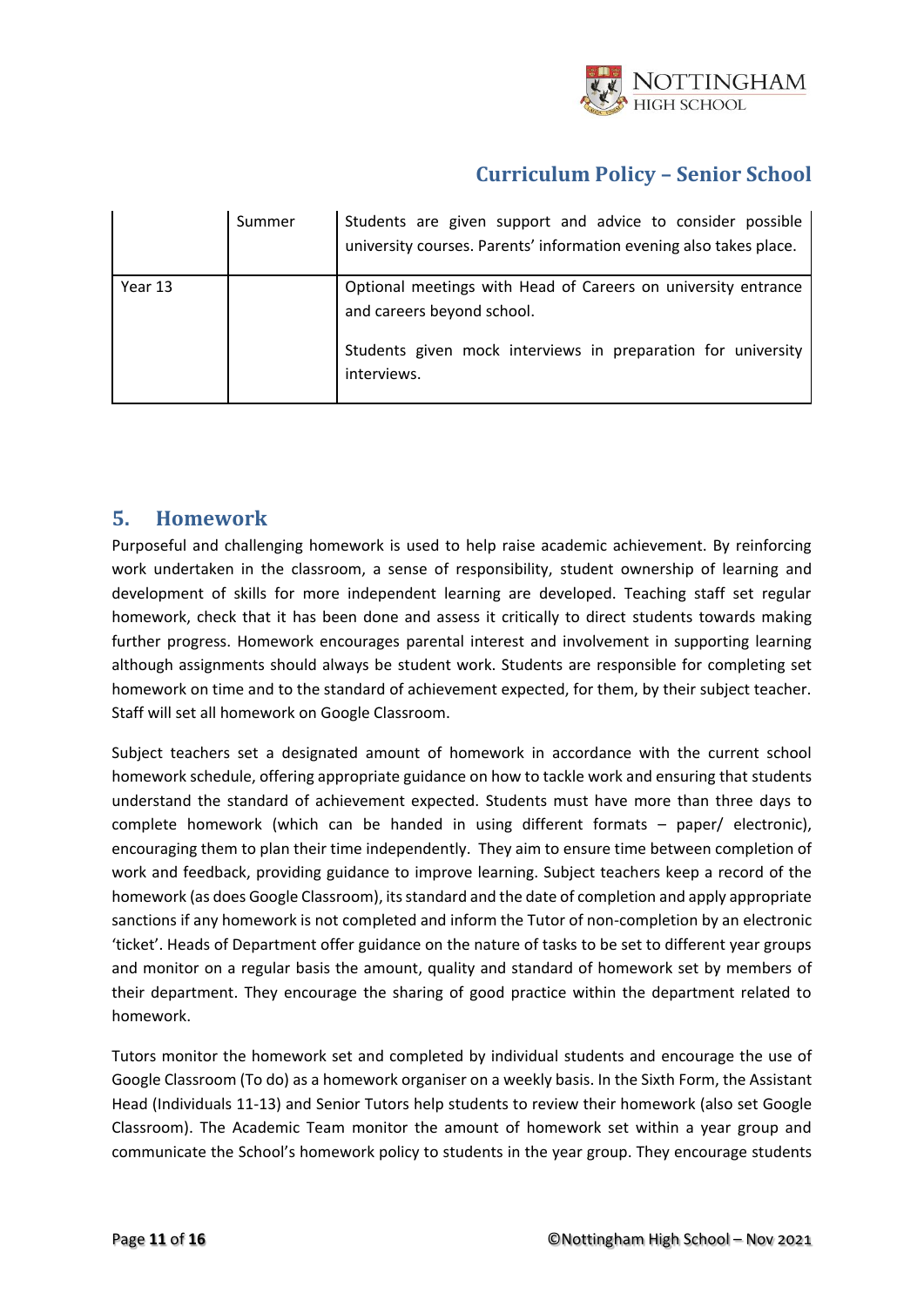

to use the Senior Library or ICT Centres to do homework during the lunch break or after school. Some students have directed library time as part of the timetable.

Parents are encouraged to monitor the homework set on Google Classroom by sitting with their child and 'logging in' out of school and communicate with the Tutor regarding homework issues.

### <span id="page-11-0"></span>**Subject teachers consider the following points when setting homework:**

- 1. Homework should be challenging, purposeful and useful to the student's academic development.
- 2. Some students tend to spend longer on homework than others, so the motivation of the individual should be recognised along with the actual time spent on an assignment.
- 3. Homework should ideally promote independence of learning and this should be reflected in the tasks set, although this should be in the context of appropriate support and guidance.
- 4. All homework tasks should be posted on Google Classroom (as well as given verbally). Guidance of how to tackle complicated homework tasks should be offered, and reinforced on Google Classroom, students should be clear on the standard of achievement required.
- 5. Homework may consolidate work done in the class or may prepare for a future lesson.
- 6. Homework may be handed in in a variety of forms e.g. electronically or paper. Staff may insist on a particular format for some homework to ensure exam practice.
- 7. Numerical marks and grades alone do not improve learning, subject teachers attempt to offer advice in their comments on work (could be recorded or written) which give guidance as to how students may improve. Students may respond to these comments.
- 8. In the event of staff absence homework may still be set in accordance with the homework timetable just as work is set for that lesson. This can be seen on Google Classroom by all students.

### <span id="page-11-1"></span>**Homework (Years 7 to 11):**

Homework is set regularly on the days specified in the homework timetable. Students are permitted to do part of their homework at School during the lunch break, although it is generally better for them to be engaged in other school activities at that time. Teaching staff aim to estimate the time required for homework carefully to prevent one subject encroaching on the time of others and in Years 10 to 11 homework may extend, with clear stages, for more than one evening. Every effort is made to establish the homework routine during the first week of term, except for Year 7 students who start homework at the start of the second full week of term following a period of settling-in time. Tutors can monitor homework through Google Classroom and through the rewards and sanctions systems on iSAMS and discuss this with their tutees on a regular basis.

### <span id="page-11-2"></span>**Homework in Year 7 and 8 per fortnight: (Guidance)**

English and Maths 2 x 30 minutes, Biology, Chemistry and Physics 1 x 30 minutes, French, Spanish, German, 1 x 30 minutes and 1 x 15 minutes. History, Geography, RS, Drama, Food and Nutrition, Music, Art, DT, ICT 1 x 45 minutes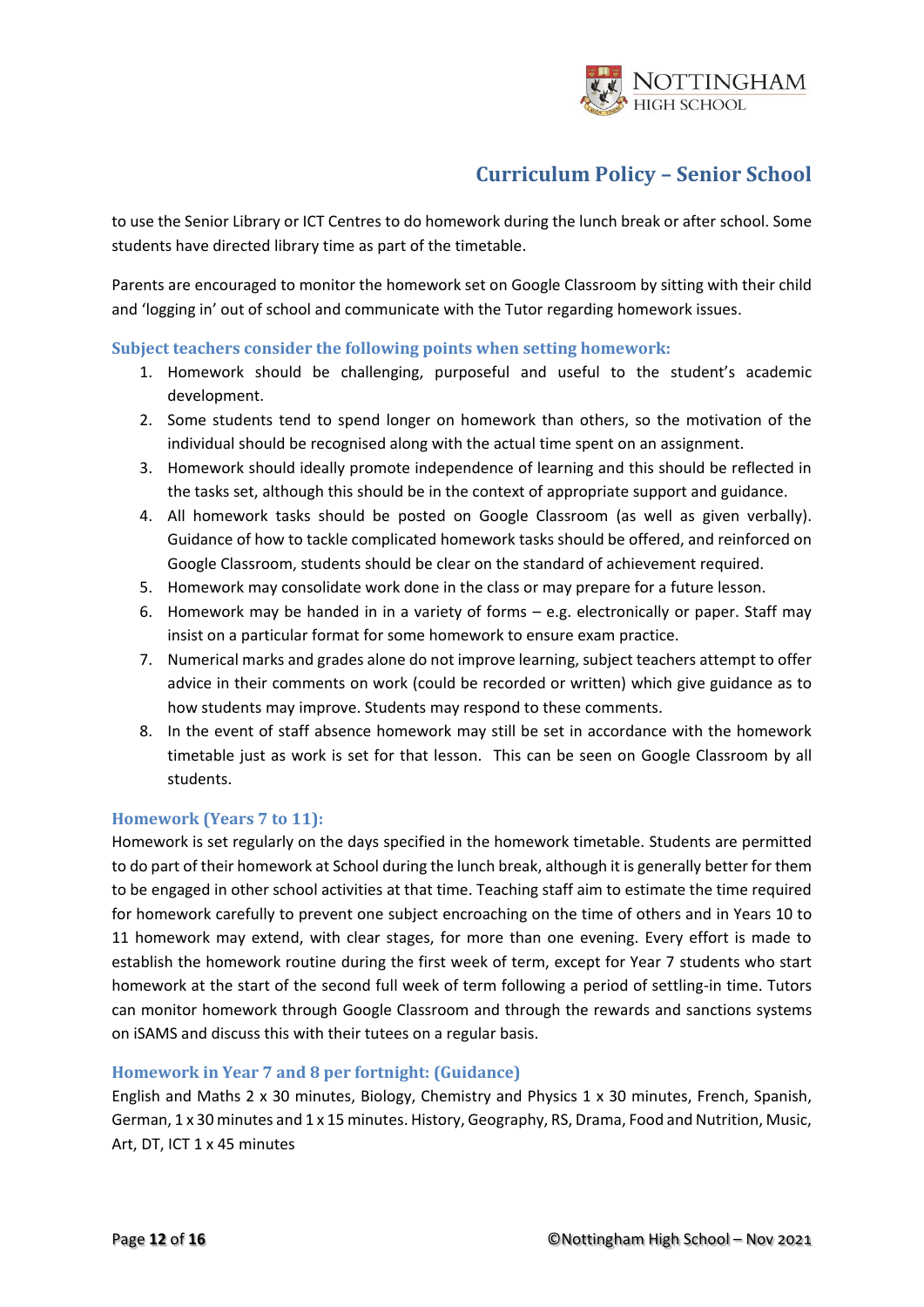

#### <span id="page-12-0"></span>**Homework in Year 9 per fortnight: (Guidance)**

2 \* 35 minutes per subject: except English (4 \*35 minutes) and Maths (4 \*35minutes).

#### <span id="page-12-1"></span>**Homework in Years 10 and 11 per fortnight: (Guidance)**

2 \*45 minutes per subject except English (4 \*35 minutes) and Maths (4 \*35minutes).

### <span id="page-12-2"></span>**Homework in the Sixth Form: (Guidance)**

Sixth Formers are set work to support progress in each subject. This may include further reading and independent work as well as set tasks. Though Sixth Formers are expected increasingly to manage their own time, deadlines are set and are expected to be met. The time allowed for a piece of work should be proportionate to its scale; if a long essay is the only private work set in a subject for a week, a full week's notice of the deadline should be given. Especially in Year 12, students are helped by regular checking that a long piece of work is under effective control and moving through its stages towards completion.

### <span id="page-12-3"></span>**6. Monitoring Progress, Issues with Academic Work and Homework**

### <span id="page-12-4"></span>**Monitoring Progress in Years 7 to 11:**

It would be unsatisfactory if the low standard of a student's work is not discovered until the summer exam or public exam results are known, hence regular assessment is essential. Teaching staff aim to sort out all poor, late or missing work in each subject with the student concerned as soon as possible. If a student misses a deadline that student will attend the lunchtime detention at the earliest opportunity to complete the work unless there is a valid reason (during Covid they see the teacher). Teaching staff use the notification and sanction system, which involves the Tutor, to support the monitoring of progress which the student is making.

Interim, and full written reports are reviewed by Senior Tutors, by Tutors and members of the SMT. Students identified as underperforming (including against baseline measures) or in the bottom decile discuss their reports with Senior Tutors or a member of the SMT. Students who are performing in the top decile or performing well in relation to baseline data are also seen by Senior Tutors, the HoY or SMT in a group situation. Parents are kept informed in all cases. This review and copy of agreed targets is provided for Tutors who monitor progress. In addition, for students named in the SEND/LDD Register, the Learning Support Co-ordinator reviews grades and monitors progress.

### <span id="page-12-5"></span>**Monitoring Progress in the Sixth Form**

To aid the transition towards self-directed study at university, students are expected to spend some time during breaks or non-taught periods working quietly in the library or more informally in the Sixth Form Centre where work tables are provided. The senior library is reserved for self-directed study during all lesson times. Supervised self-access language courses are available in E2 at all times to Sixth Formers.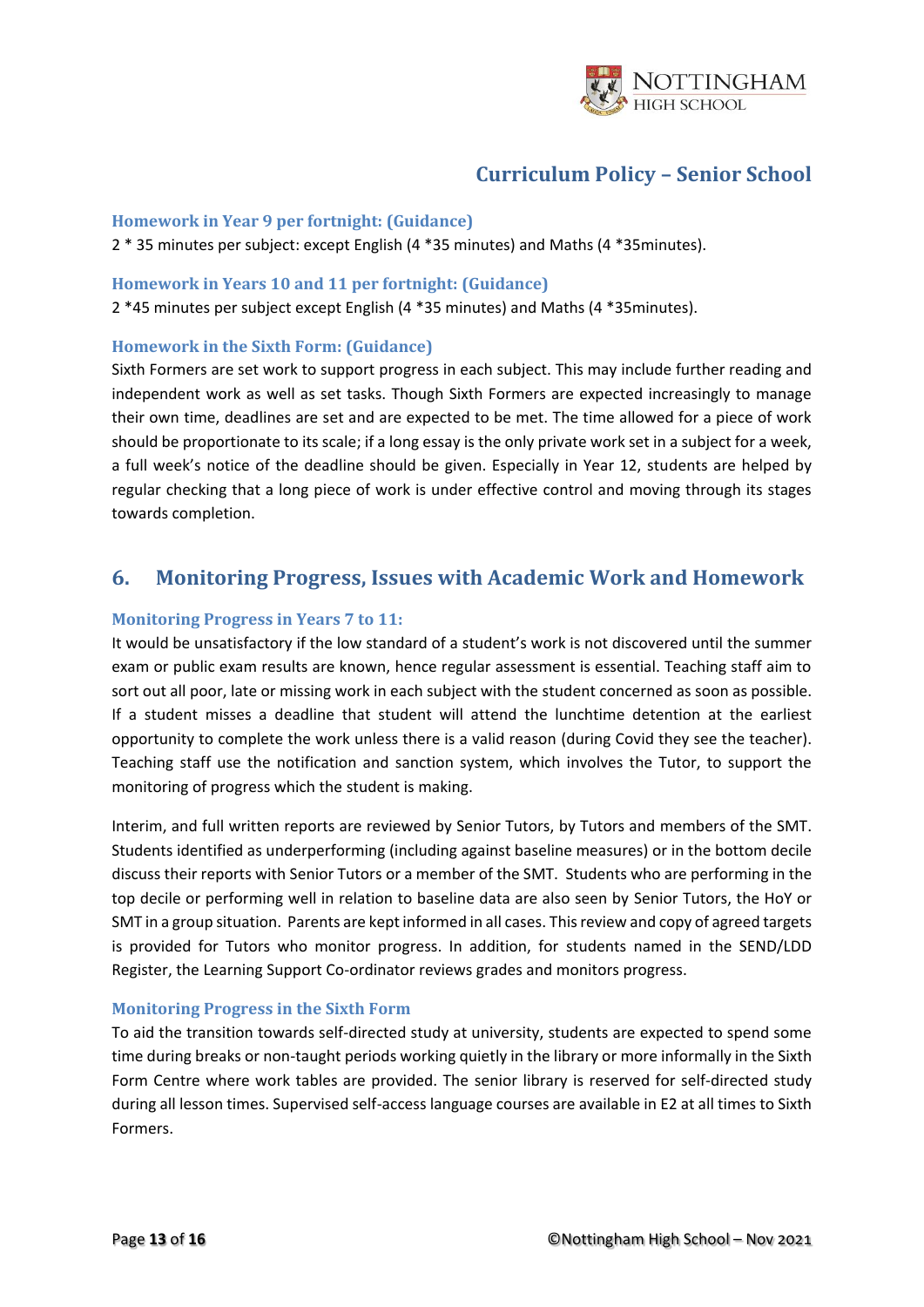

Some students in Years 12 and 13 who have shown that they need a disciplined framework for their private study periods may also be required to work under supervision either in the Library or in the Sixth Form Centre. Teaching staff use the notification system, which involves the Assistant Head (Individuals 11-13) and Senior Tutors and Tutor, to support the monitoring of progress which the student is making. If an issue is not resolved or, after two notifications to parents, subsequent work deadlines are missed teaching staff notify the Senior Tutor and Tutor again. The Assistant Head (Individuals 11-13), Senior Tutors and Tutor will work with the student to help the student to establish a structured approach to work before the matter is referred to the Deputy Head [Individuals]. The Individuals Teams works with the Academic Team to discuss actions with teaching staff.

Interim and full Sixth Form written reports are reviewed by Senior Tutors and Tutors and members of the SMT. Students identified as underperforming [including against baseline measures] discuss their reports with their Tutors and in some cases Senior Tutors. Students who are performing in the top decile or performing especially well in relation to baseline data are also seen by the HoY or SMT. In addition, for students named in the SEND/LDD Register, the Learning Support Co-ordinator reviews grades and monitors progress.

### <span id="page-13-0"></span>**Coursework and controlled assessments**

Departments devise coursework assignments to fit within their allocation of lesson and homework time. At any stage where a programme of assessable coursework is being undertaken in homework time, an essential timetable of what must be done by which date is prepared, making sure that no student falls behind and build up an insurmountable backlog. This is particularly important in Year 11, where students may be trying to juggle a heavy load spread across three or four subjects. They often need a good deal of advice and consideration. Tutors and parents are informed if a student fails to meet submission deadlines for coursework. Heads of Department ensure consistency of approach to coursework in their departments. Appropriate checks are made on coursework, bearing in mind that Examination Boards place the onus on schools to ensure that the work is the student's own.

### <span id="page-13-1"></span>**7. Special Educational Needs/Learning Difficulties and Disabilities**

The School provides for those students with special education needs [SEN] and those with learning difficulties and/or disabilities [LDD], referred to as SEND. The School's provision in this respect is coordinated by the Learning Support Co-ordinator in the Senior School who works closely with the Deputy Head [Academic]. A separate policy 'Support for Learning – Senior School' is available.

Where a student has an Educational Health Care Plan (EHC Plan) [statutory assessment], the Learning Support Co-ordinator will liaise with teachers to ensure that the education received fulfils its requirements. Though it is not the responsibility of the School to review EHC plans annually, the Learning Support Co-ordinator will endeavour to ensure that, for any student with a EHC, their Local Authority has conducted a review. It is the policy of the School that where a student has a recognised learning difficulty or disability, the Learning Support Team will include the student's name in the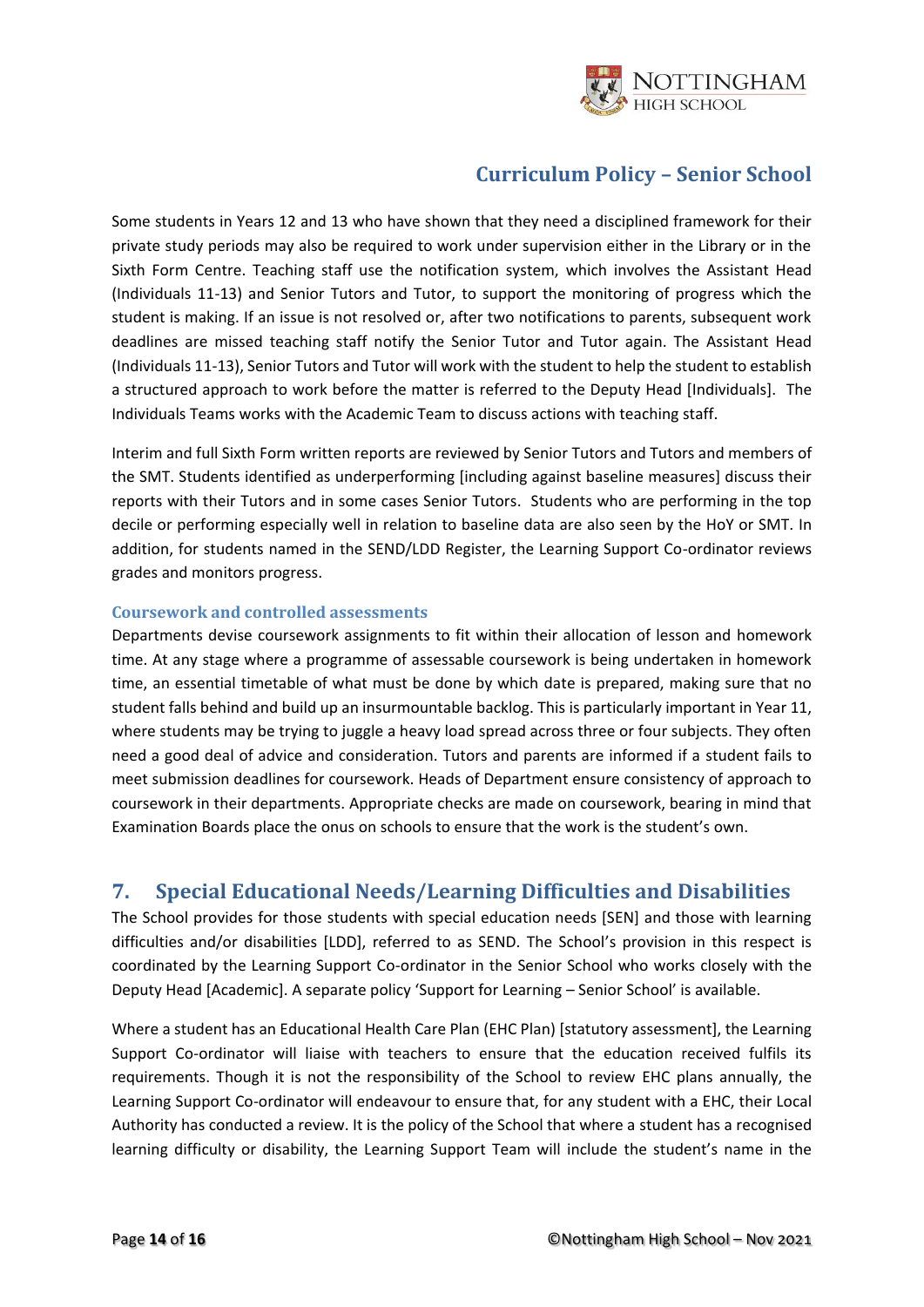

SEND/LDD Register and provides copies of individual student learning support records for subject teachers.

A student is not regarded as having a learning difficulty solely because the language or form of language of the home is different from the language in which they are or will be taught. As our students have been assessed in English as part of the School's selection processes, no additional provision is made for teaching 'English as an Additional Language', however students may receive additional support outside of lesson time in this area. Should this need arise, we would discuss with parents the best way forward. In all three sections of the School, all external candidates are spoken with as part of the assessment process so that we can be sure that they are able to speak English to a sufficiently high standard to be able to access lessons.

Staff ensure that they adjust their lessons so far as reasonable to ensure that students with disabilities are not put at a substantial disadvantage. It is crucial that all students make good progress according to their ability.